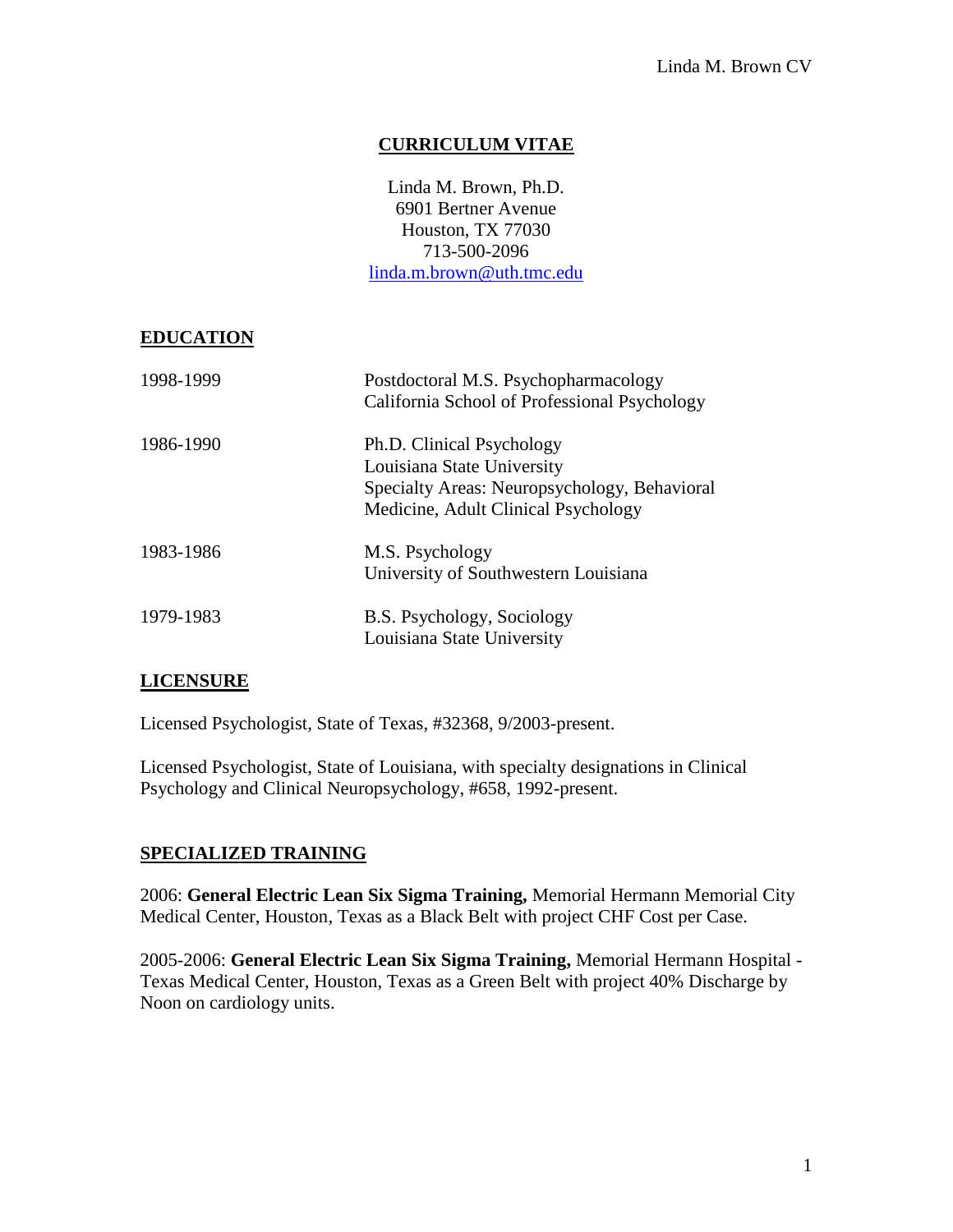## **PROFESSIONAL EXPERIENCE**

2016-present: **Assistant Professor of Clinical Nursing and Director of the Academic Success Center,** The University of Texas Health Science Center at Houston School of Nursing, Houston, TX. Responsibilities include providing leadership and management of all areas of the Academic Success Center which includes administration of academic success programs and provision of institutional resources to both undergraduate and graduate nursing students to facilitate overall success in each UTHealth School of Nursing respective program. Specific provided services include growth and continuous improvement of the undergraduate and graduate academic advisement program including provision of academic skills and success strategies as needed; development and management of the BSN Tutoring Program, Orientation & Boot Camps for incoming BSN students, in-services regarding GN Internship/Residency Programs, and NCLEX practice exams and review courses; and overall operational management of the multipurpose Academic Success Center physical space which provides student resources such as individual study, group study, small group tutoring and additional activities to facilitate nursing school performance. Additional duties also include mentoring and supervision of the Graduate Success Coach to include oversight of all Academic Success Center programs/resources for graduate students, Research Assistant II/Pathophysiology Tutor and the Case Manager of the Veterans BSN program targeting achievement of programmatic goals; development and management of the SON Student Ambassador Leadership Program; coordination and completion of accreditation activities for the SON with the Vice Dean of Academic Affairs; Academic Enrichment for the UTHealth Summer Health Professions and Enrichment Program; and coordination of the SON Creative Innovations Initiative Committee.

2010-2015: **Assistant Professor of Clinical Nursing and Graduation Coach.** The University of Texas Health Science Center at Houston School of Nursing, Houston, TX. Responsibilities include advising and mentoring undergraduate and graduate students regarding academic skills and success strategies including time management, prioritization, organization, study skills, note taking, writing skills, test taking strategies, stress management, problem solving, test anxiety, and employment issues including resumes and interview skills. Additional provided services include development and management of the BSN Tutoring Program, graduation fairs and job fairs for senior students, Orientation & Boot Camps for incoming BSN students, in services regarding GN Internship/Residency Programs, and NCLEX practice exams and review courses.

2007-2010: **Director, Clinical Research Operations,** Memorial Hermann Clinical Innovation & Research Institute, Houston, Texas. Responsibilities involved management of the Research Protocol Review and Approval Process for all facilities within the Memorial Hermann Hospital System; leading clinical research education programs to educate MHHS investigators, nurses, and other research team members; investigation and resolution of research compliance issues; supporting nursing research efforts; and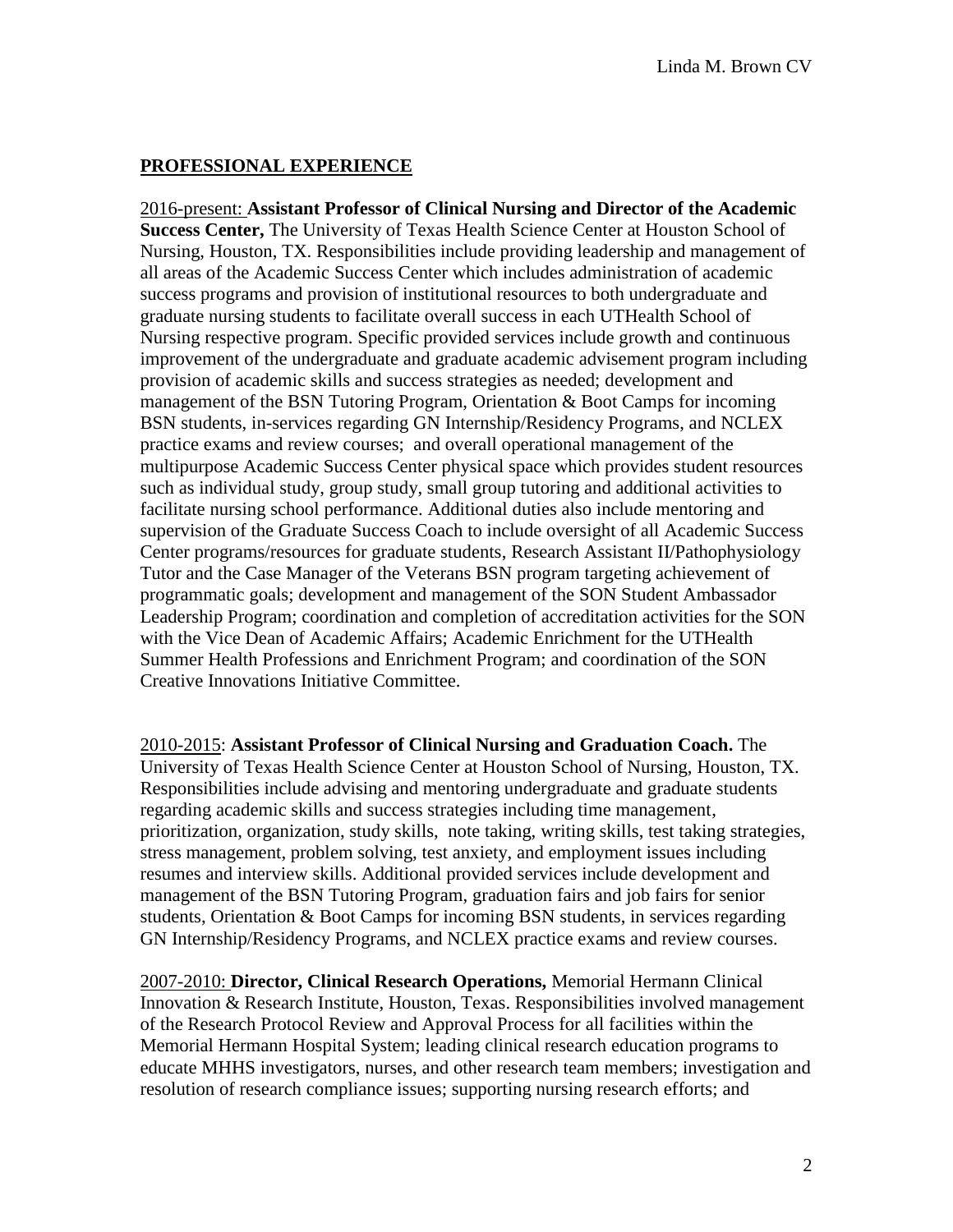contributing to strategic planning, project planning, and resource planning for the MH Clinical Innovation & Research Institute.

2006-2007: **Clinical Research Education and Compliance Specialist,** Memorial Hermann Clinical Innovation & Research Institute, Houston, Texas. Responsible for developing, coordinating and conducting clinical research education activities for all facilities within the Memorial Hermann Hospital System, including the ongoing Research Nurse/Coordinator Education Program. Additional duties included continuous provision of clinical research educational activities to the MH Clinical Innovation & Research Institute staff and membership on the Coordinator Training Advisory Board, SoCRA Program Committee for the Houston/Galveston chapter for educational activities, and the Memorial Hermann Memorial City Research Council. Duties also included serving as chair of the MH Research Standard Operating Procedures Committee, moderator of the Research Pharmacists' Network, addressing/resolving clinical research compliance issues within MHHS, clinical research strategic planning involving collaboration with internal and external partners to foster clinical research development and recognition within the Memorial Hermann Hospital System, activities associated with the UTHSC at Houston Center for Clinical and Translational Sciences Office of Community Engagement, completing the research protocol review and approval process, and obtaining grant funding for research educational activities.

2006: **Six Sigma Black Belt,** Memorial Hermann Hospital Memorial City, Houston, Texas involving application of Six Sigma DMAIC methodology (define, measure, analyze, improve, control) to reduce variation and improve processes related to congestive heart failure.

2005-2006: **Healthcare Technology Analyst**, Memorial Hermann Hospital - Texas Medical Center Research Department, Houston, Texas. Duties included review and evaluation of research technologies, strategic planning and development of research projects by specialty service line, coordination of grants and funding opportunities, and serving as research technology liaison to clinical and administrative personnel. Activities also included development of research policies and procedures, addressing research compliance issues, consultation with IRB, and thorough knowledge and application of federal, state, institutional and private regulatory policies and accreditation standards.

2004: **Senior Research Scientist,** Advanced Information Services, a General Dynamics Company, San Antonio, Texas. Provided toxicology and pharmacology scientific support to the US Air Force as a member of the Human Effects Center of Excellence team at Brooks City Base, Texas.

2003-2004: **Clinical Neuropsychologist,** Quality Care Medical Group, San Antonio, Texas. Provided psychological and neuropsychological evaluations to facilitate disability determination and vocational rehabilitation for the Texas Rehabilitation Commission.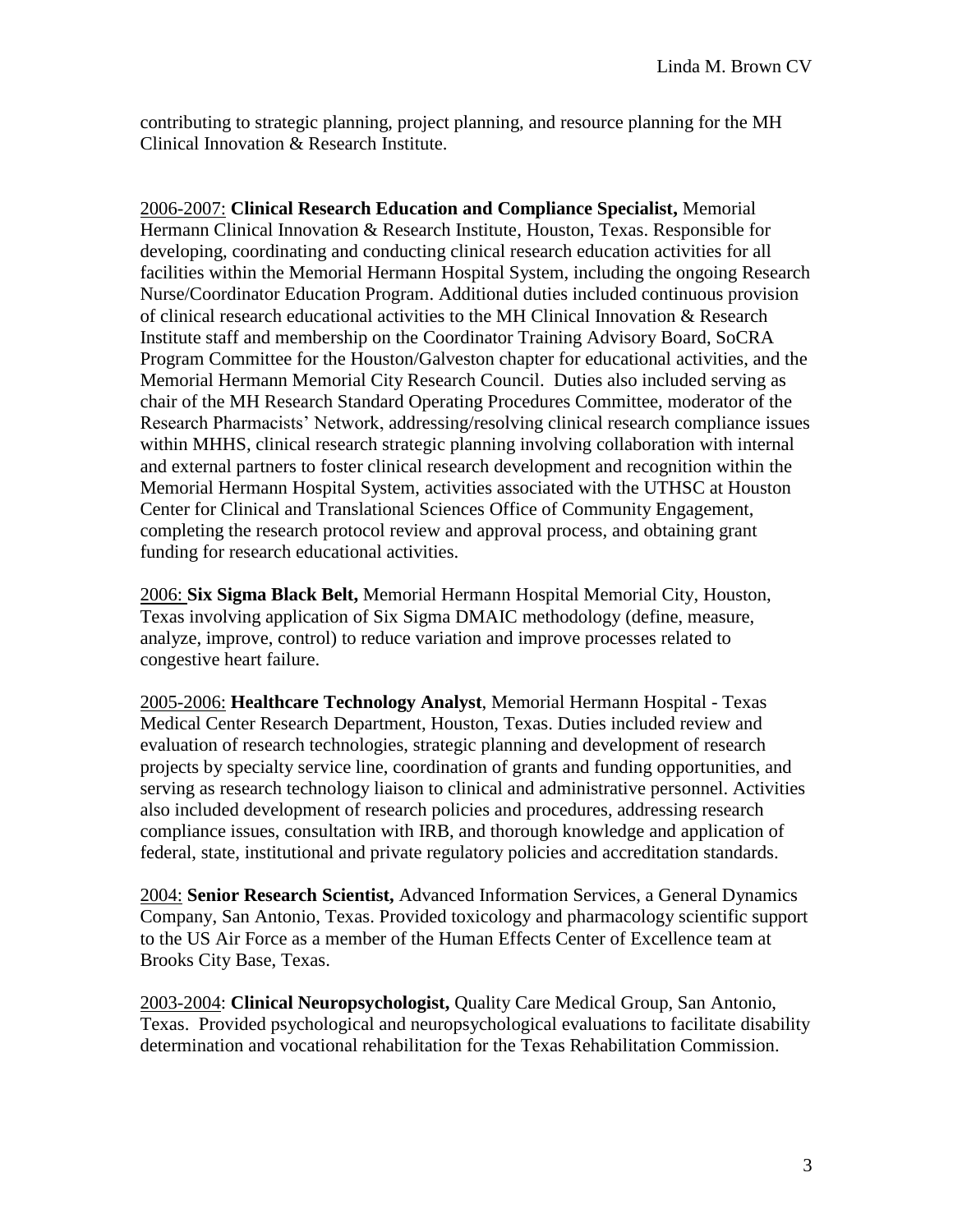1998-2003: **Clinical Neuropsychologist,** Private Practice, Hammond, LA. Provided neuropsychological services to North Oaks Rehabilitation Hospital Comprehensive Medical Rehabilitation Unit and Senior Care Geriatric Psychiatric Unit, and Slidell Memorial Hospital Rehabilitation Unit. Inpatient services included participation in regulatory compliance monitoring, accreditation surveys (JCAHO, CARF), quality improvement task forces, cognitive testing and therapeutic services involving neurologic disorders, and education/training for community and medical/hospital staff. Outpatient services provided to community including neuropsychological testing, psychoeducational assessment, and vocational rehabilitation services for Louisiana Rehabilitation Services.

1997-1998: **Clinical Neuropsychologist**, The NeuroMedical Center, Baton Rouge, LA. Duties included neuropsychological assessment and treatment of inpatients and outpatients at NorthShore Rehabilitation Hospital, Slidell Memorial Hospital, and North Oaks Rehabilitation Hospital. Patient services included neuropsychological testing of adults for CVA, dementia, traumatic brain injury, learning disability, vocational rehabilitation and ADHD. Psychotherapeutic services included individual, group and family psychotherapy, health psychology, behavior therapy, stress management, pain management and community education.

1992 – 1997: **Clinical Neuropsychologist,** Private Practice, New Orleans and Slidell, LA. Neuropsychological services provided to NorthShore Regional Medical Center, Slidell Memorial Hospital, Lakeland Medical Center, Phases Geriatric Outpatient Program and Mercy RehabCentre including accreditation surveys, clinical regulatory compliance and continuous quality improvement. Inpatient and outpatient services included neuropsychological assessment, vocational rehabilitation, disability evaluations, psychotherapy, pain management, treatment compliance, and community/staff education.

1990 - 1992: **Consultant to CVA Unit,** The Rehabilitation Institute of New Orleans, New Orleans, LA. Services included neuropsychological assessment of cognitive and emotional issues related to stroke; patient, group and family psychotherapy; CVA program development and quality improvement; behavior therapy; health psychology; treatment compliance; and staff and community education.

1989-1990: **Neuropsychology Intern,** Veterans Administration Medical Center, New Orleans, LA.

1987-1988: **Psychological Consultant,** Metro Enterprises of the Baton Rouge Association of Retarded Citizens, Baton Rouge, LA. Conducted psychological evaluations and behavior management planning for residents. Additional duties included education and training for employees regarding effective behavior management, communication skills, problem solving, goal setting, and protection of human rights. Served on the Human Rights Committee for the program.

1987-1988: **Chief Psychology Extern**, Neuropsychology Clinical Practicum, Earl K. Long Memorial Hospital and LSU Psychological Services Center, Baton Rouge, LA, involving training and direct supervision of graduate neuropsychology externs.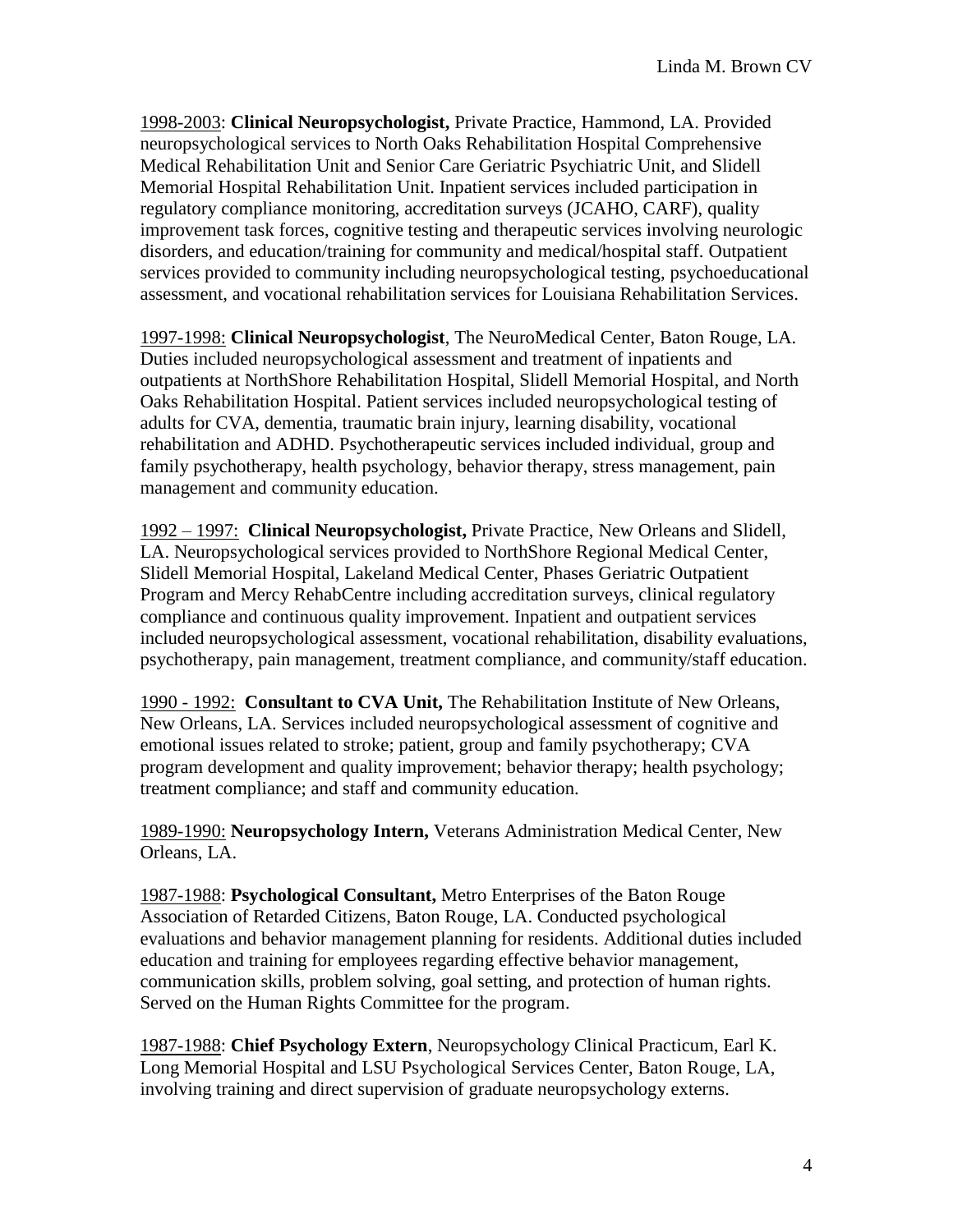1987: Moderator of the Pre-Trial Intervention Group, Baton Rouge District Attorney's Office, Baton Rouge, LA. Educational series provided to members targeting topics of anger control, social skills, effective conflict resolution and problem solving techniques.

# **TEACHING EXPERIENCE**

| 2008      | Adjunct Psychology Instructor, Lone Star College-CyFair,<br>Cypress, Texas, General Psychology.                                                           |
|-----------|-----------------------------------------------------------------------------------------------------------------------------------------------------------|
| 2005-2006 | Adjunct Psychology Instructor, Lone Star College -<br>Kingwood, Kingwood, Texas, General Psychology.                                                      |
| 1987-1988 | Teaching Assistant to W. Drew Gouvier, Ph.D. for<br>Psychological Assessment I 7125 (graduate level), LSU,<br>Baton Rouge, LA.                            |
| 1984-1985 | Teaching Assistant, University of Southwestern<br>Louisiana, Lafayette, LA. Primary instructor for<br>General Psychology 110.                             |
| 1983-1984 | Teaching Assistant to Stephen Hotard, Ph.D. and Ted<br>Friedberg, Ph.D., University of Southwestern Louisiana,<br>Lafayette, LA., General Psychology 110. |
|           | RESEARCH OR RESEARCH-RELATED EXPERIENCE                                                                                                                   |
| 2007-2010 | Director, Clinical Research Operations, Memorial<br>Hermann Clinical Innovation & Research Institute,<br>Houston, Texas.                                  |
| 2006-2007 | Clinical Research Education and Compliance Specialist,<br>Memorial Hermann Clinical Innovation & Research<br>Institute, Houston, Texas.                   |
| 2005-2006 | Healthcare Technology Analyst, Memorial Hermann-TMC<br>Research Department, Houston, Texas.                                                               |
| 2004      | Senior Research Scientist for Human Effects Center of<br>Excellence (US Air Force), Brooks City Base, Texas.                                              |
| 2002      | Assistant Research Psychologist, Eunice Train Derailment<br>Project.                                                                                      |
| 1987      | Assistant Researcher, New Orleans Train Disaster and                                                                                                      |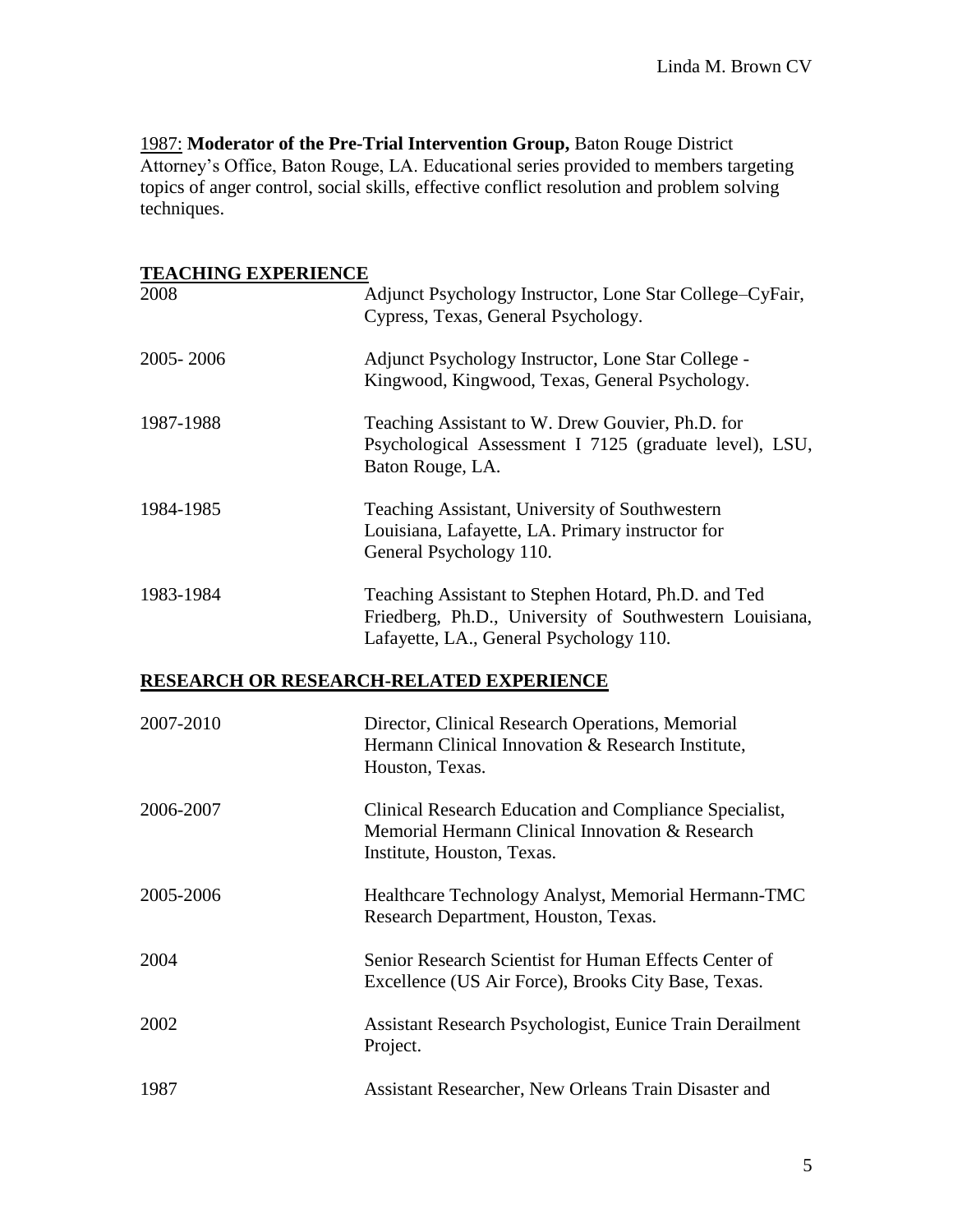|           | NORCO Oil Refinery Explosion Projects.                                                                                                                                                                                                                                                                                             |
|-----------|------------------------------------------------------------------------------------------------------------------------------------------------------------------------------------------------------------------------------------------------------------------------------------------------------------------------------------|
| 1988      | Assistant Researcher, WPPSI-R Standardization Project.                                                                                                                                                                                                                                                                             |
| 1986-1987 | Research Assistant to W. Drew Gouvier, Ph.D. for research<br>projects involving the use of MMPI and OBD-168 with<br>normal and head injured subjects, public knowledge of<br>epilepsy, base rates of post-concussional symptoms using<br>family ratings, and family education program with EKL<br>CVA patients and family members. |
| 1986      | Research Assistant to W. Drew Gouvier, Ph.D. and<br>Johnny Matson, Ph.D. including manuscript<br>preparation and development of a memory retraining<br>program for use in a multifaceted mild head injury<br>rehabilitation program.                                                                                               |

# **ACADEMIC PRESENTATIONS**

*Resume Writing and GN Residencies.* UTHealth School of Nursing Graduation Fair Fall 2011, Houston, TX. August 26, 2011.

*Academic Skills to Facilitate Success in Nursing School.* UTHealth School of Nursing Fall 2011 Boot Camp, Houston, TX. August 23, 2011.

*Academic Skills to Facilitate Success in Nursing School.* UTHealth School of Nursing Summer 2011 Boot Camp, Houston, TX. May 20, 2011.

*Academic Skills to Facilitate Success in Nursing School.* UTHealth School of Nursing Spring 2011 Boot Camp, Houston, TX. January 6, 2011.

# **CLINICAL PRESENTATIONS**

*Management and Treatment of Depression*. North Oaks Rehabilitation Hospital Social Work Meeting, Hammond, LA. February 6, 2003.

*Visual-spatial and visual-perceptual disorders following CVA*. Slidell Memorial Hospital, Slidell, LA. July 17, 2001.

*Management of Problematic Behavior*. North Oaks Rehabilitation Hospital, Hammond, LA. September 18, 2000.

*Occupational Stress Management*. American Business Women's Association Meeting, Hammond, LA. November 2, 1999.

*Behavior Management and Communication Strategies for Use in Rehabilitation*. Slidell Memorial Hospital, Slidell, LA. July 7, 1999.

*Cognitive and Emotional Issues Associated with CVA*. Slidell Memorial Hospital, Slidell, LA. September 16, 1998.

*Coping with Changes Following CVA*. North Oaks Community Stroke Support Group, North Oaks Rehabilitation Hospital, Hammond, LA. April 16, 1998.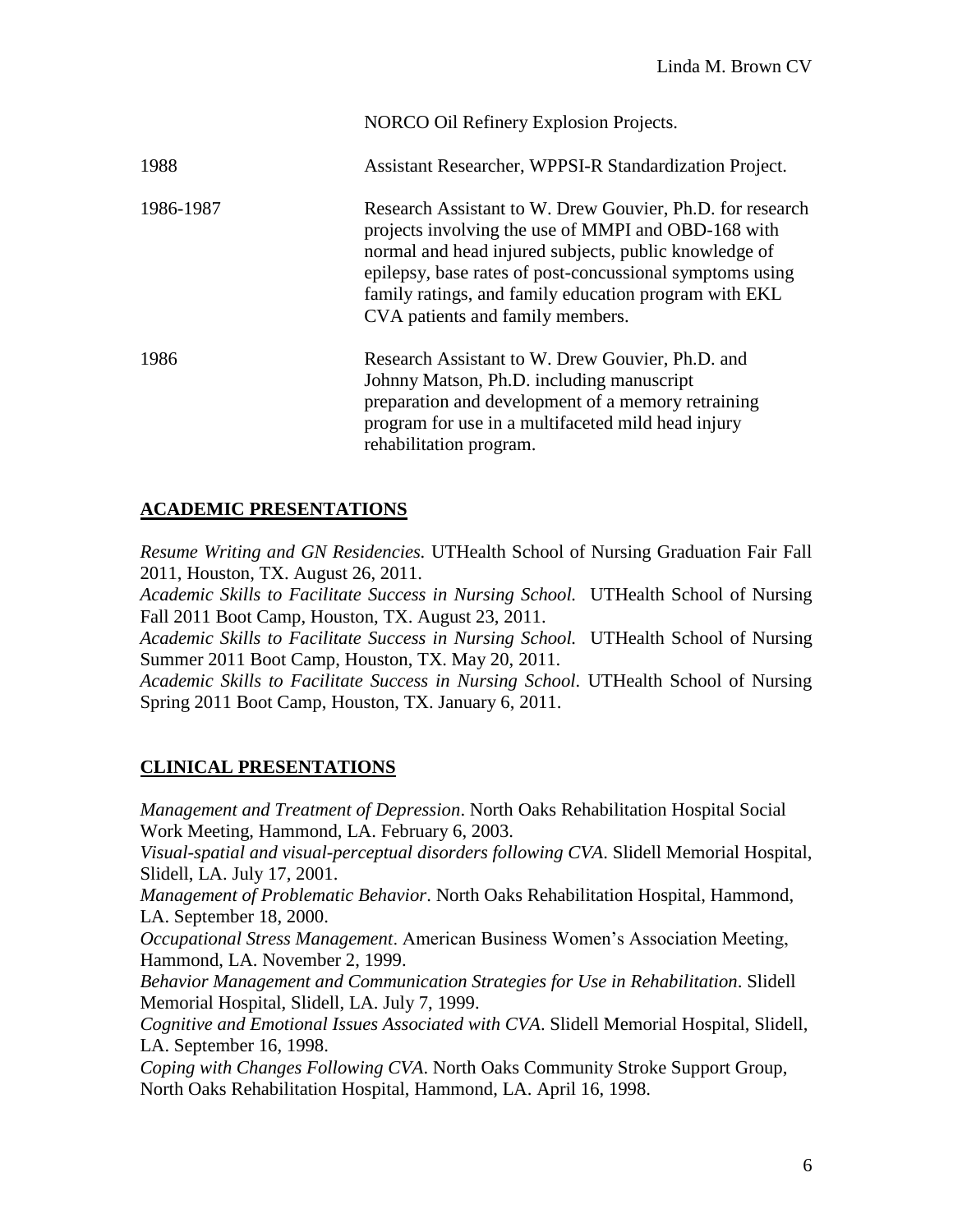*Apraxia*. NorthShore Rehabilitation Center, Slidell, LA. January 28, 1998.

*Behavior Management and Traumatic Brain Injury*. North Oaks Rehabilitation Hospital, Hammond, LA. January 26, 1998.

*Dementia of the Alzheimer Type*. NorthShore Rehabilitation Center, Slidell, LA. November 12, 1997.

*Emotional and Cognitive Changes Following Stroke*. North Oaks Community Stroke Support Group, North Oaks Rehabilitation Hospital, Hammond, LA. October 30, 1997. *Cognitive Sequelae Following CVA*. North Oaks Rehabilitation Hospital, Hammond, LA. May 22, 1997.

*Visual Disorders Associated with Neurologic Disease*. NorthShore Rehabilitation Center, Slidell, LA. October 23, 1996.

*Communication Skills*. NorthShore Rehabilitation Center, Slidell, LA. September 18, 1996.

*Behavior Management and Neurologic Disorders*. NorthShore Rehabilitation Center, Slidell, LA. August 14, 1996.

*Dementia*. NorthShore Rehabilitation Center, Slidell, LA. June 10, 1996.

*Depression Management*. NorthShore Rehabilitation Center, Slidell, LA. June 12, 1996. *Family Dynamics*. NorthShore Rehabilitation Center, Slidell, LA. May 15, 1996.

*Behavior Management and Neurologic Disorders*. Slidell Memorial Hospital, Slidell, LA. January 30, 1996.

*Coping with Disability: Strategies for Patient and Family*. Lakeland Medical Center, New Orleans, LA. 1995.

*Stress Management*. NorthShore Rehabilitation Center, Slidell, LA. August 23, 1995. *Stress Management*. NorthShore Rehabilitation Center, Slidell, LA. July 26, 1995.

*Behavior Management and Neurologic Disease*. NorthShore Rehabilitation Center, Slidell, LA. July 14, 1995.

*Stress Management Educational Series.* Cardiac Rehabilitation Program at NorthShore Regional Medical Center, Slidell, LA. 1994-1997.

*General Principles of Neuropsychology*. Slidell Memorial Hospital, Slidell, LA. October 26, 1994.

*Communication Strategies*. NorthShore Rehabilitation Center, Slidell, LA. April 27, 1994.

*Dementia*. NorthShore Rehabilitation Center, Slidell, LA. January 26, 1994.

*Depression Management*. Mercy Hospital RehabCentre, New Orleans, LA. March 25, 1993.

*Depression Management*. Mercy Hospital RehabCentre, New Orleans, LA. March 18, 1993.

*Stress Management*. Greenbrier Hospital, Covington, LA. June 16, 1992.

*Stress Management*. Bayou Oaks Hospital, Houma, LA. July 9, 1992.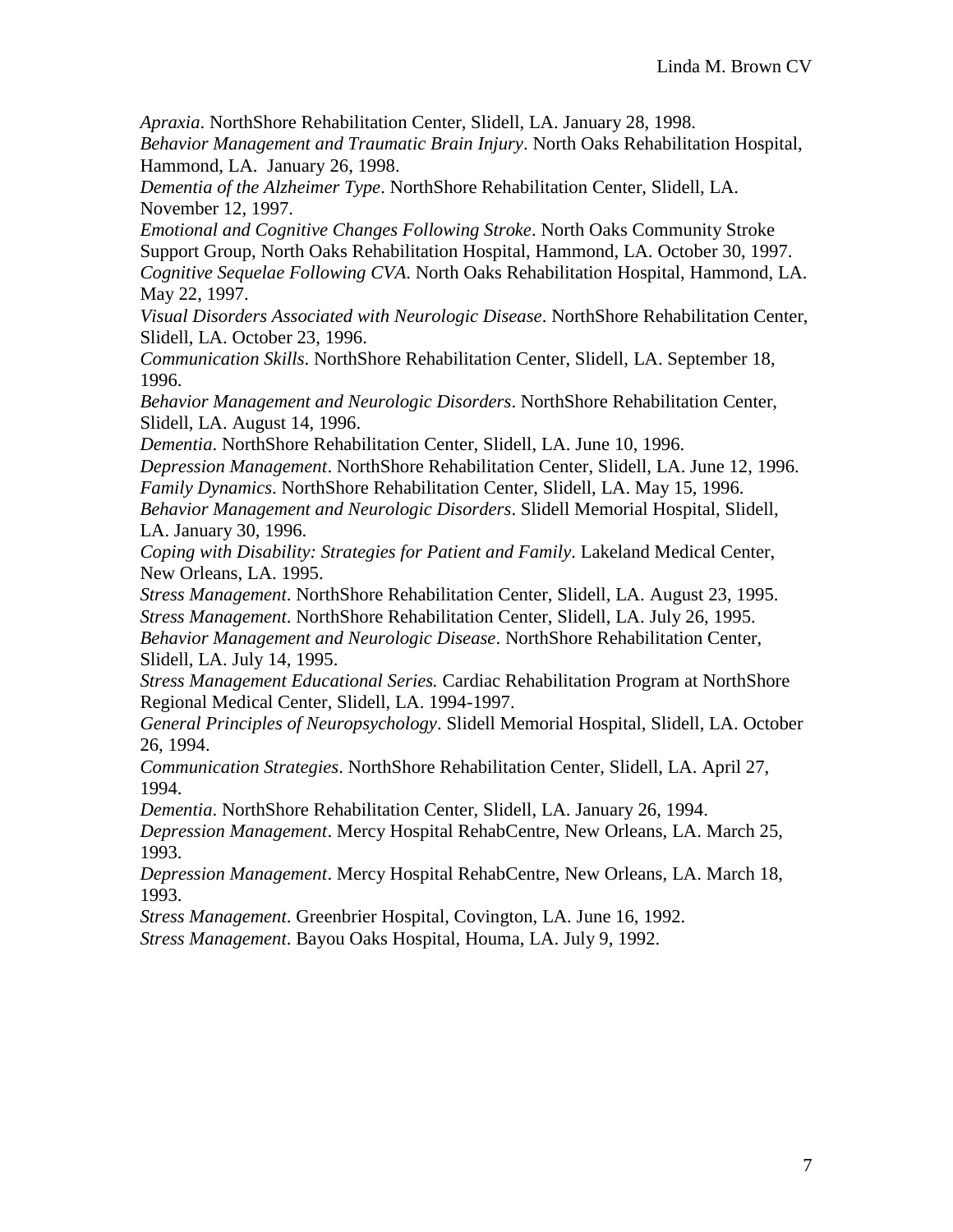#### **CONFERENCE PRESENTATIONS AND PUBLISHED ABSTRACTS**

Hathorn, K., Eisen, S., Brown, L., & Nanda, U. *Effect of Art Interventions on Pediatric Patients' Perceived Stress and Anxiety.* Healthcare Facilities Symposium & Expo, Chicago, IL. September 10, 2008.

Chanaud, C. M., Hathorn, K., Nanda, U., & Brown, L. M. *Research on Art for Pediatric Patients.* Healthcare Facilities Symposium & Expo, Chicago, IL. October 2007.

Brown, L.M., Bolter, J.F., Gouvier, W.D., & Lott, W.C. *The use of the WMS-R and the CVLT in assessment of memory functioning following closed head injury.* American Psychological Association Annual Convention, San Francisco, CA. August 1991.

Brown, L.M., Bolter, J.F., Gouvier, W.D., & Lott, W.C. (1991) Memory functioning using the WMS-R and CVLT following closed head injury. *The Clinical Neuropsychologist, 5*, 260. (Abstract).

Brown, L.M., Bolter, J.F., & Lott, W.C. Effects of severity of closed head injury on California Verbal Learning Test (CVLT) performance. 10<sup>th</sup> Annual Meeting of the National Academy of Neuropsychology, Reno, Nevada. November 1990.

Bolter, J. F., & Brown, L. Frequency of occurrence of WAIS Dementia profile in head trauma patients. 9<sup>th</sup> Annual Meeting of the National Academy of Neuropsychology, Washington DC, 1989.

Bolter, J. F., & Brown, L. Frequency of occurrence of WAIS Dementia profile in head trauma patients. *Archives of Clinical Neuropsychology, 5*(2)*,* 156, 1990. (Abstract).

Bolter, J.F., Brown, L., & Gouvier, W. D. Detecting simulated amnesia. 9<sup>th</sup> Annual Meeting of the National Academy of Neuropsychology, Washington DC, 1989.

Bolter, J.F., Brown, L., & Gouvier, W. D. Detecting simulated amnesia. *Archives of Clinical Neuropsychology, 5*(2), 157, 1990. (Abstract).

Bolter, J.F., & Brown, L.M. (1989). Outpatient management following closed head injury. 6<sup>th</sup> Mid-South Conference on Human Neuropsychology, Memphis, Tennessee, May 1989.

Gouvier, W.D., & Brown, L.M. (1987). Concurrent validity of the OBD-168. 5<sup>th</sup> Mid-South Conference on Human Neuropsychology, Memphis, TN. May 1987.